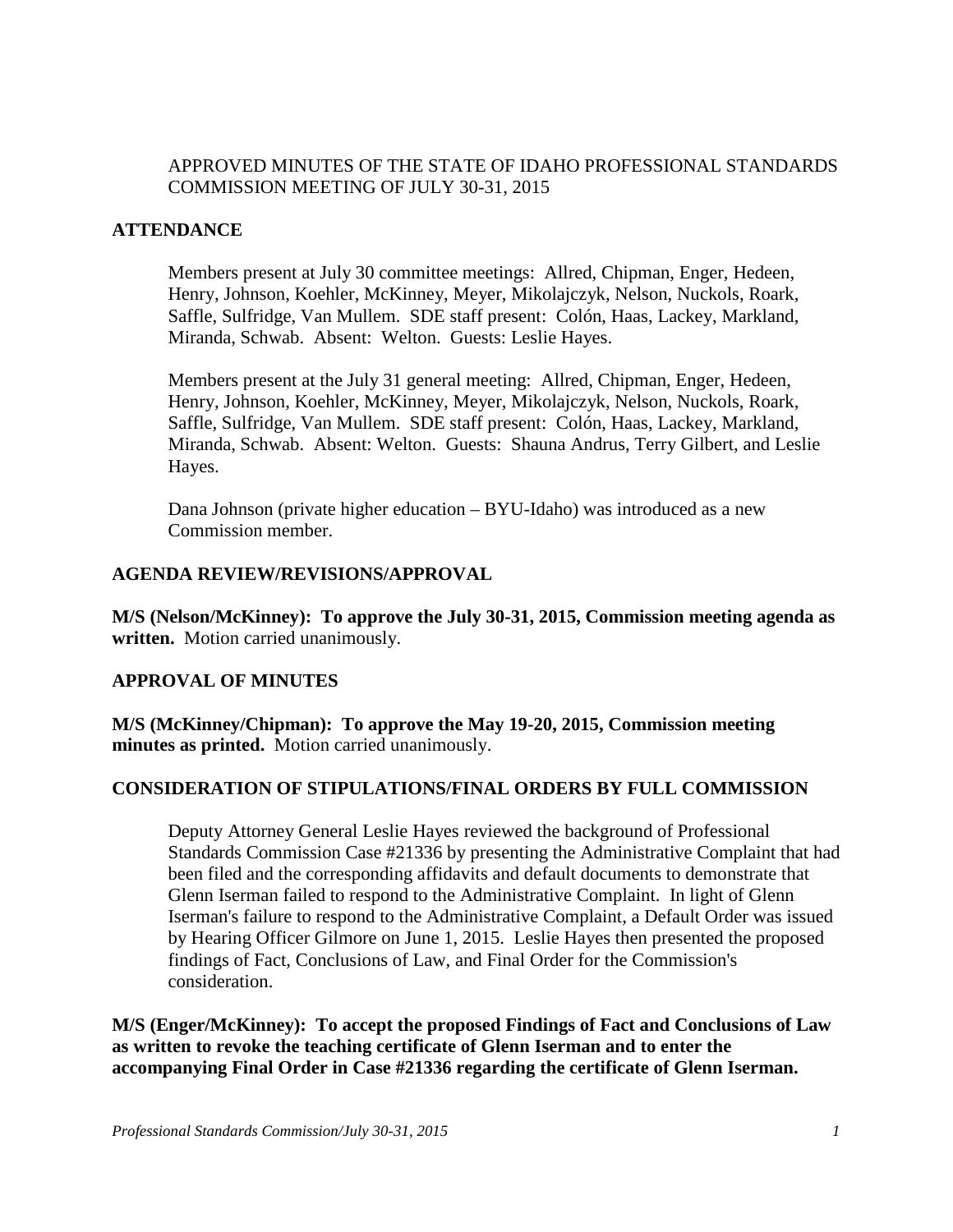Motion carried unanimously. Commission members Allred, Chipman, Henry, Meyer, Nuckols, and Roark were recused from voting.

Deputy Attorney General Leslie Hayes reviewed the background of Professional Standards Commission Case #21323 by presenting the Administrative Complaint that had been filed and the corresponding affidavits and default documents to demonstrate that Sydney Lee Jones failed to respond to the Administrative Complaint. In light of Sydney Lee Jones's failure to respond to the Administrative Complaint, a Default Order was issued by Hearing Officer Gilmore on June 1, 2015. Leslie Hayes then presented the proposed Findings of Fact, Conclusions of Law, and Final Order for the Commission's consideration. The Commission members reviewed the documents and, having posed a question and discussing it briefly, voted as follows:

**M/S (McKinney/Enger): To accept the proposed Findings of Fact and Conclusions of Law as written to revoke the teaching certificate of Sydney Lee Jones and to enter the accompanying Final Order in Case #21323 regarding the certificate of Sydney Lee Jones.**  Motion carried unanimously. Commission members Allred, Chipman, Henry, Meyer, Nuckols, and Roark were recused from voting.

Deputy Attorney General Leslie Hayes provided the Commission with the Stipulation listed below. The Stipulation was agreed to by the respective respondent and was recommended by Leslie Hayes and the Executive Committee for adoption by the Commission. The Commission members reviewed the Stipulation at the meeting and, having posed a question, voted as follows:

**M/S (Sulfridge/McKinney): To accept the proposed Stipulation as written and enter the accompanying Consent Order in Case #21337 regarding the certificate of Steve Kilgore.**  Motion carried unanimously. Commission members Allred, Chipman, Henry, Meyer, Nuckols, and Roark were recused from voting.

Deputy Attorney General Leslie Hayes provided the Commission with the Stipulation listed below. The Stipulation was agreed to by the respective respondent and was recommended by Leslie Hayes and the Executive Committee for adoption by the Commission. The Commission members reviewed the Stipulation at the meeting and, having posed questions and requested discussion, voted as follows:

**M/S (Enger/Sulfridge): To accept the proposed Stipulation as written and enter the accompanying Consent Order in Case #21440 regarding the certificate of Jack Adkins.**  Motion carried unanimously. Commission members Allred, Chipman, Henry, Meyer, Nuckols, and Roark were recused from voting.

Deputy Attorney General Leslie Hayes provided the Commission with the Stipulation listed below. The Stipulation was agreed to by the respective respondent and was recommended by Leslie Hayes and the Executive Committee for adoption by the Commission. The Commission members reviewed the Stipulation at the meeting and, having posed questions and requested discussion, voted as follows: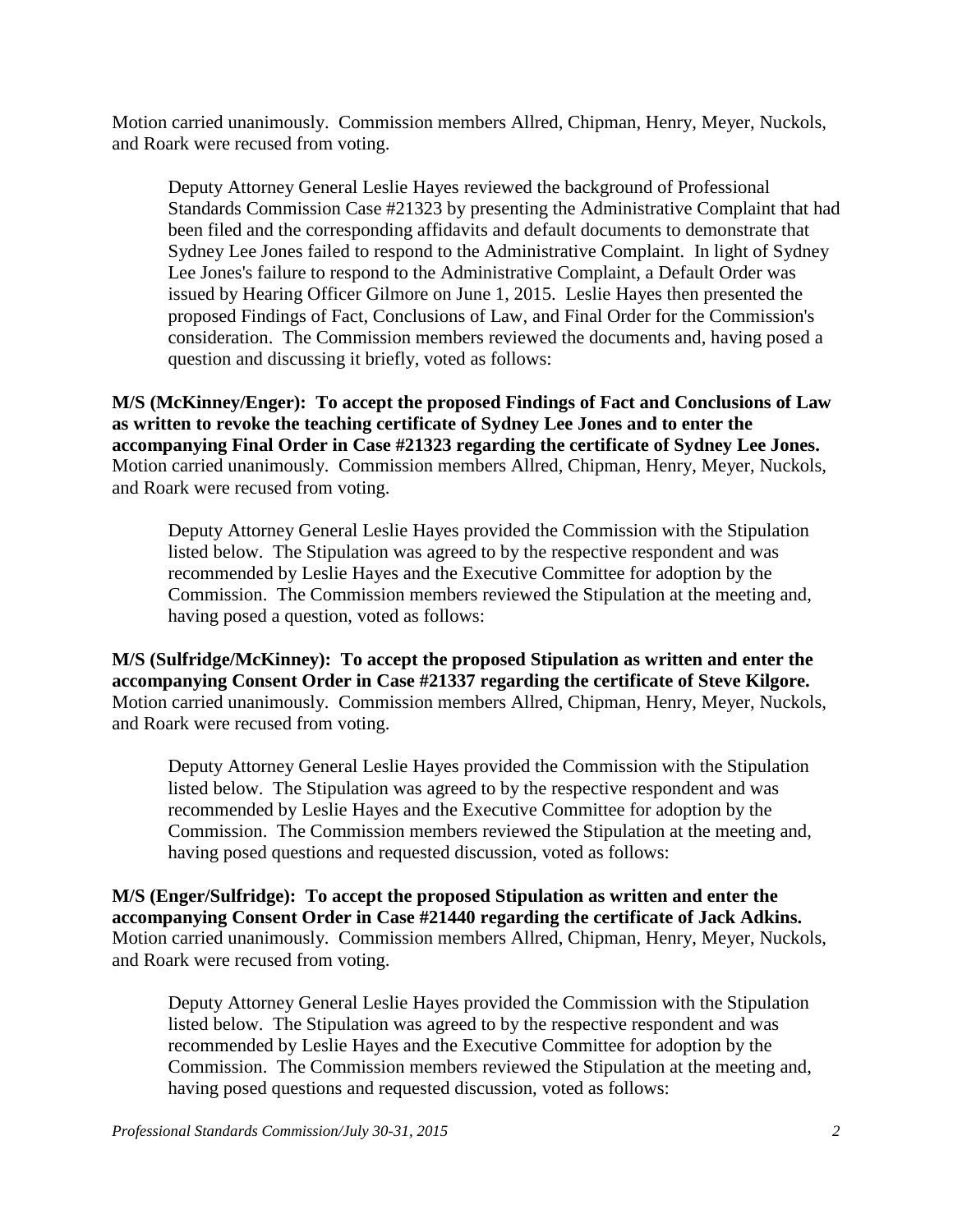**M/S (Sulfridge/McKinney): To accept the proposed Stipulation as written and enter the accompanying Consent Order in Case #21443 regarding the certificate of Tamara Doughty.**  Motion carried unanimously. Commission members Allred, Chipman, Henry, Meyer, Nuckols, and Roark were recused from voting.

Deputy Attorney General Leslie Hayes provided the Commission with the Stipulation listed below. The Stipulation was agreed to by the respective respondent and was recommended by Leslie Hayes and the Executive Committee for adoption by the Commission. The Commission members reviewed the Stipulation at the meeting and, having no questions or requests for discussion, voted as follows:

**M/S (Nelson/Enger): To accept the proposed Stipulation as written and enter the accompanying Consent Order in Case #21502 regarding the certificate of Terry Rothamer.**  Motion carried unanimously. Commission members Allred, Chipman, Henry, Meyer, Nuckols, and Roark were recused from voting.

Deputy Attorney General Leslie Hayes provided the Commission with the Stipulation listed below. The Stipulation was agreed to by the respective respondent and was recommended by Leslie Hayes and the Executive Committee for adoption by the Commission. The Commission members reviewed the Stipulation at the meeting and, having posed questions and requested discussion, voted as follows:

**M/S (Nelson/Enger): To accept the proposed Stipulation as written and enter the accompanying Consent Order in Case #21506 regarding the certificate of Sidney Jon Allen.**  Motion carried unanimously. Commission members Allred, Chipman, Henry, Meyer, Nuckols, and Roark were recused from voting.

# **ADMINISTRATIVE REPORT**

Commission administrator Lisa Colón (unless indicated otherwise) reported on the following.

1. As a part of Idaho House Bill 296, the Professional Evaluation Review Committee met on July 21-22. The group developed the following three objectives – to discuss/identify the purpose of teacher evaluation; to develop a process for the independent review of teacher evaluations; and to discuss the future of teacher evaluation. Committee recommendations for State Board and Senate Education Committee consideration included: a) define the terms "fidelity," "observation," and "evaluation"; b) identify items to be reviewed by independent reviewers and the corresponding data elements; c) gather additional data through teacher and administrative surveys; d) identify independent reviewer qualifications and list of possible groups of candidates to serve as reviewers; e) random selection process methods; f) continued use of the Danielson Framework; and g) additional training and resources to support teacher evaluation. It was determined that the purpose of teacher evaluation is to enhance effective teaching, student achievement, and growth by utilizing a common framework that provides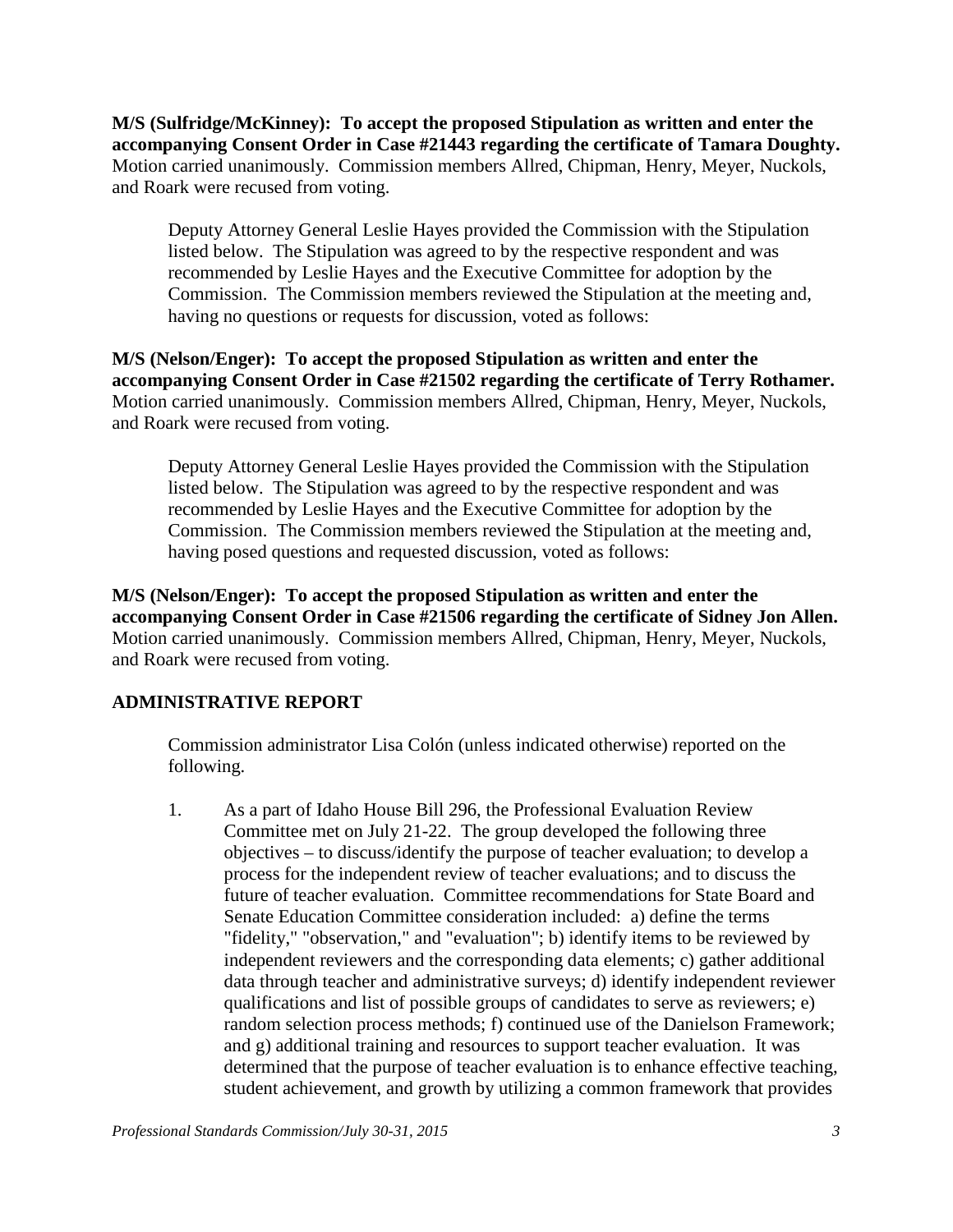the basis for personnel decisions, professional development opportunities, and recognition of teacher performance. "Fidelity" is how closely a set of procedures were implemented as they were supposed to occur (comparing IDAPA rule with what was actually conducted). "Observation" is the observing of one teaching episode, not multiple episodes. "Evaluation" is the determination of the performance level over a period of time with multiple measures. Districts will be allowed to use different professional evaluation standards if they can demonstrate alignment between their choice of standards and the Danielson model. The Department of Education is constructing a website component to share the work of the Performance Evaluation Review Committee.

- 2. As a responsibility of her former position, Lisa will be co-presenting at the Idaho Association of School Administrators (IASA) Summer Leadership Conference on the Idaho principal evaluation process. The model includes an optional principal observation that a superintendent could use to provide feedback/support for the professional development of principals for their own evaluation strategies for teachers.
- 3. The Idaho State University (ISU) program approval review will be held September 19-22; their Department of Education/National Council for Accreditation of Teacher Education (NCATE) pre-visit was conducted July 16. The Boise State University (BSU) program approval review will be held in the spring of 2016.
- 4. During the 2015-2016 academic year, standards reviews will be conducted in the following content areas: Elementary Education; Mathematics; Technology (preservice); Science (Biology, Chemistry, Earth/Space Science, Natural Science, Physical Science, and Physics); and Visual/Performing Arts (Drama, Music, Visual Arts).
- 5. Upcoming travel by Commission staff includes Cina Lackey's participation in Idaho's System for Educational Excellence (ISEE) – Idaho's Statewide Longitudinal Data System Roadshow in August. These are intense training sessions held around the state with the intent of helping school districts and assisting them in their efforts to collect, consolidate, and submit accurate data. Also, Shannon Haas, Annette Schwab, and Brian Church (the new deputy attorney general) will attend the National Association of State Directors of Teacher Education and Certification (NASDTEC) Professional Practices Institute (PPI) in October.

#### **AUTHORIZATIONS COMMITTEE**

Chair Elisa Saffle reported that during the July 30-31, 2015, meeting, the Authorizations Committee recommended that the Commission approve the following new Teacher to New Certificate/Endorsement requests (for the 2015-2016 school year):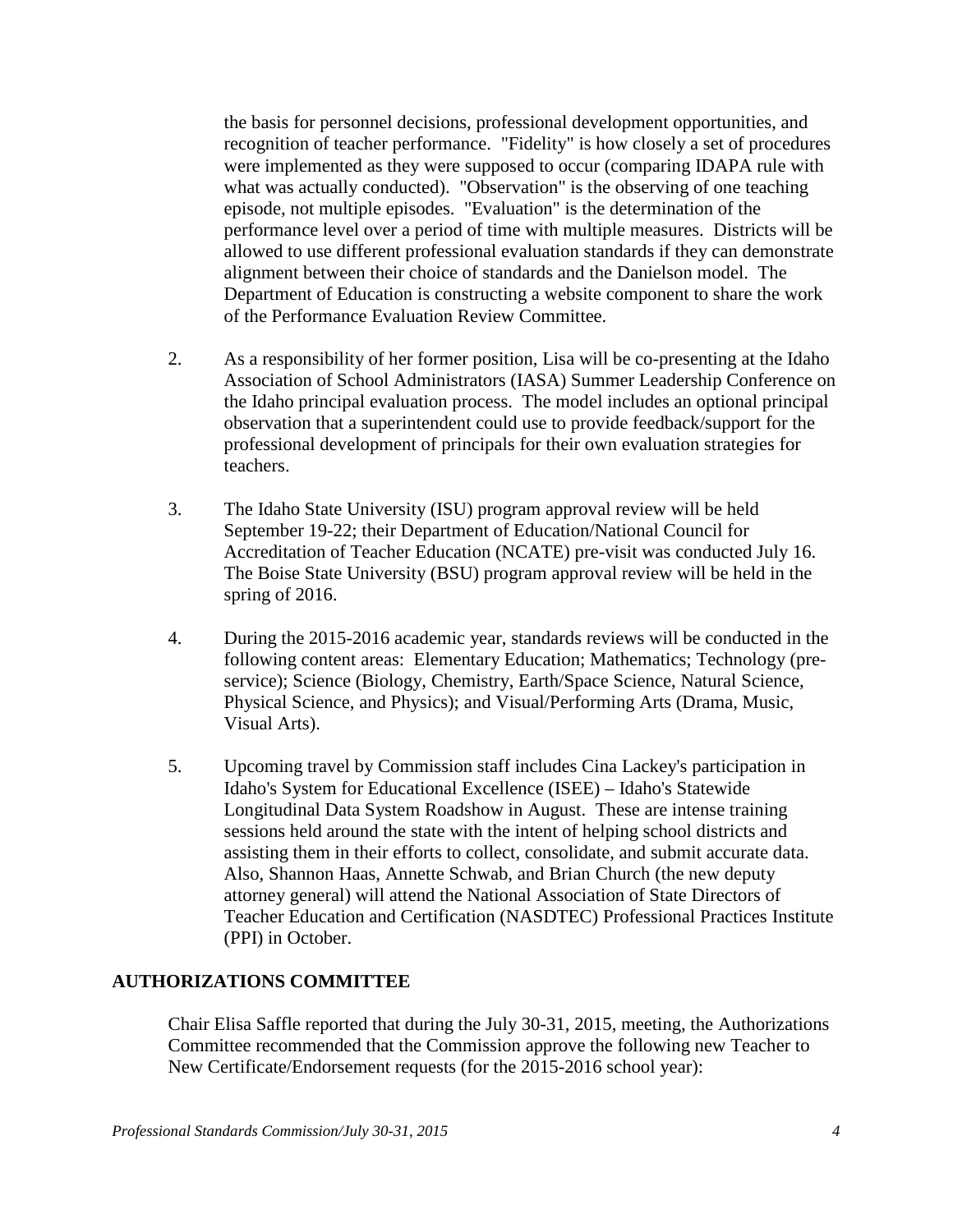ALEXANDER, Gregory, Garden Valley #71, Superintendent BORN, Chris, Salmon #291, Superintendent COBB, Kelly, Weiser #431, Counselor K/12 COLES, Travis, Idaho Falls #91, French K/12 ELORRIETA, Toni, Valley #262, Biological Science 6/12 GOODING, Effie, Lake Pend Orielle #84, Mathematics 6/12 HELLWEGE, Andrew, Nampa #131, School Principal PreK/12 HENDRICKSON, Christine, Weiser #431, Counselor K/12 HOLDEN, Eileen, Salmon #291, Superintendent HOWELL, Douglas, Pocatello #25, Superintendent HOWELL, Roxann, Pocatello #25, Mathematics 6/12 LENKER, Jay, Pocatello #25, School Principal Pre-K/12 LEWIS, Lisa, Kootenai Bridge Academy #470, Physical Science 6/12 MINER, Dave, Pocatello #25, Director of Special Education SANDERS, Casey, Cassia County Joint #151, Biological Science 6/12

During the July 30-31, 2015, meeting, the Authorizations Committee recommended that the Commission approve the following renewal Teacher to New Certificate/Endorsement requests (for the 2015-2016 school year):

DIPLOCK, Phillip, Nampa #131, School Principal Pre-K/12 (3) FAHNSTROM, Erin, West Ada #2, Generalist K/12 (3) GOOLD, Lauren, West Ada #2, Hearing Impaired K/12 (2) HILLMAN, Jason, Nampa #131, Director of Special Education (2) KIRKPATRICK, Brandi, Cassia County Joint #151, Counselor K/12 (2) LINDGREN, Bonnie, Nampa #131, Generalist K/12 (2) LINVILLE, Amanda, West Ada #2, Generalist K/12 (2) LUKE, Susan, Compass Public Charter School #455, School Principal Pre-K/12 (2) MESSINGER, Mary Sue, West Ada #2, Generalist K/12 (2) RODRIGUEZ, Lindsay, West Ada #2, Consulting Teacher (2)

During the July 30-31, 2015, meeting, the Authorizations Committee recommended that the Commission approve 14 Content Specialist Endorsement requests (for the 2015-2016 school year).

The committee discussed the Basic Mathematics 6/12 and the Mathematics 6/12 endorsements and the lack of a middle-level mathematics endorsement in the state. Members are seeing numerous alternative authorization requests for the Mathematics 6/12 endorsement in order to fill math teaching positions in geometry and algebra II. Elisa also assured Commission members that when an alternative authorization request is made in an area that requires a master's degree, the applicant is required to provide documentation of acceptance and enrollment in a program.

**The Commission ACCEPTED the report of the Authorizations Committee.** Motion carried unanimously.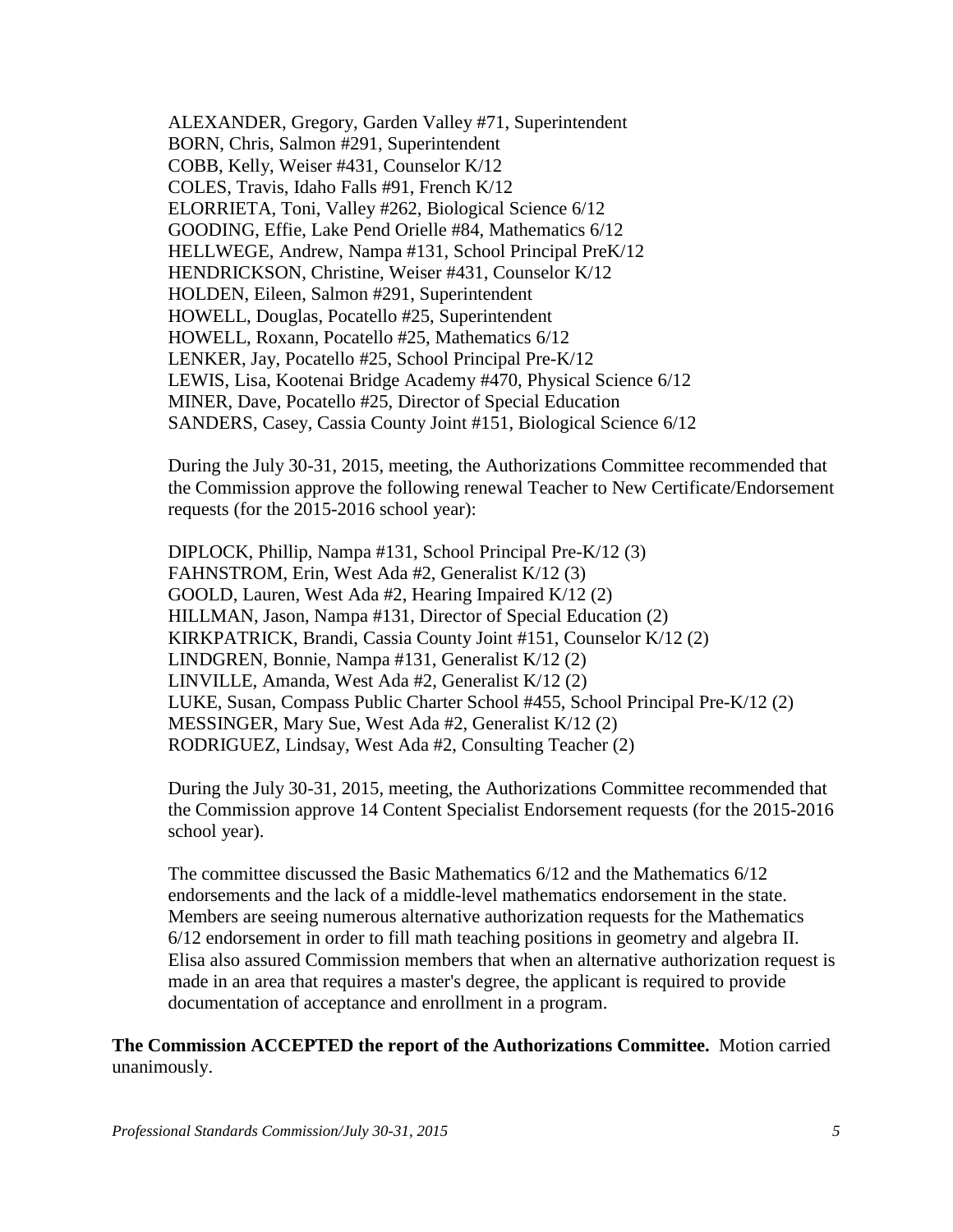## **PROFESSIONAL DEVELOPMENT COMMITTEE**

In Chair Ginny Welton's absence, committee member Elisa Saffle reported that members discussed the charge of their committee and determined that its purpose is to review the Code of Ethics to ensure it remains current; to provide resource suggestions for teachers/administrators in specific areas (professional conduct; educator/student relationships - boundaries; alcohol/drug use or possession; professional integrity; funds and property/compensation; confidentiality; contracts; social media; and ethics in education); and to share information with educators regarding ways to best help all educators in the areas of ethical behavior.

## **The Commission ACCEPTED the report of the Professional Development Committee.**  Motion carried unanimously.

# **BUDGET SUBCOMMITTEE**

As she reviewed the FY15 Commission budget, Chair Laural Nelson noted that in the last quarter of the fiscal year, expenses centered on staff participation in conferences and the ISU program review pre-visit; annual NASDTEC and Council for the Accreditation of Educator Preparation (CAEP) dues; and Commission meetings. For the fiscal year, total revenue was \$367,267 and expenditures were \$330,440, with revenue exceeding expenditures by \$36,826.

As of July 1, Professional Standards Commission and Certification funds were combined. Revenue brought in through current certification fees is not sufficient to maintain both programs, so this combined budget will eventually dwindle. Laural Nelson reported that the Department of Education general fund had excess dollars, and this amount was added to the Cash Balance of the combined Commission/Certification budget to pay the personnel costs for Certification employees. This extra funding will sustain both programs for a longer period of time.

## **The Commission ACCEPTED the report of the Budget Subcommittee.** Motion carried unanimously.

# **STANDARDS COMMITTEE**

Chair Heather Van Mullem reported on the following committee discussion items (unless indicated otherwise):

- 1. Committee members discussed the previously-approved Commission motion to assess non-CAEP Idaho institutions \$2,000 per year to help in defraying the cost of their program approval reviews. This will be discussed again in October.
- 2. Once school is in session, interested parties will be contacted and invited to participate in the discussion to determine if the new Computer Science Praxis II exam is appropriate for the new Computer Science endorsement.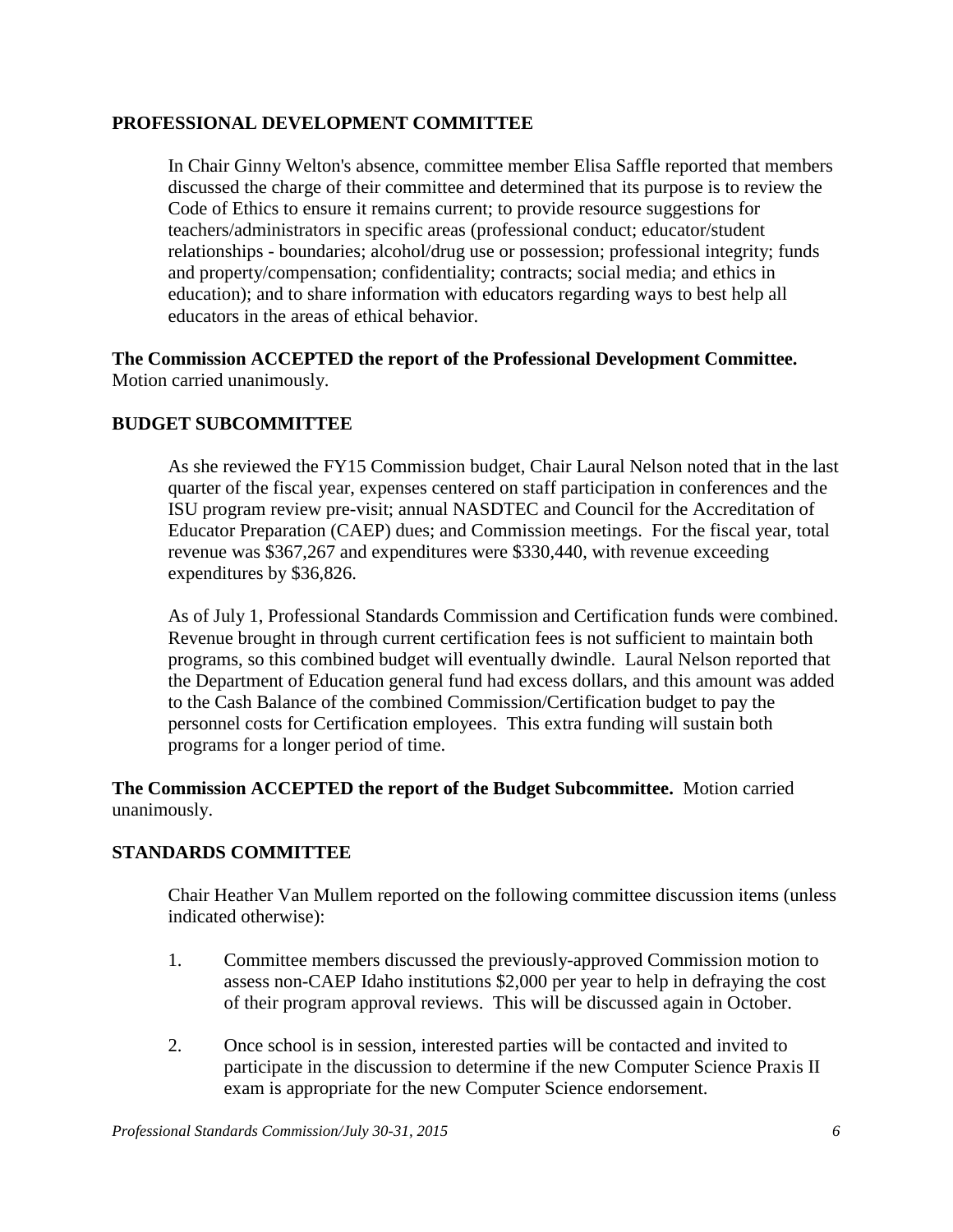- 3. The committee addressed possible changes to a draft of the Program Review Manual that was never finalized. Discussion focused on the following committee recommendations: state-specific requirements review procedures, specifically for the mid-cycle review (focus visit); development of guidelines for state-specific requirements and expectations for proof of performance evidence; inclusion of language stipulating that if an Unacceptable rating is given by a program reviewer but the program is recommended for approval, a justification for the program approval decision must be provided as well; and access on the part of program reviewers to institutional report artifacts/evidence a minimum of one month prior to the onsite visit. It is planned that the above-mentioned changes will be completed by June of 2016.
- 4. The committee reviewed/considered the state team report, the NCATE report, and the university's response to the state team report resulting from the Northwest Nazarene University full program onsite review conducted on February 28 – March 3, 2015.

**M/S (Nelson/Enger): To recommend to the State Board the approval of the Northwest Nazarene University state team report, the NCATE report, and the university's response to the state team report with the conditions outlined in the state team report as listed below.**

**Core Standards – Reviewed but Not Subject to Approval Elementary Education – Approved English Language Arts – Approved Health Education – Approved Conditionally Mathematics – Approved Physical Education – Approved Science Foundation Standards – Reviewed but Not Subject to Approval Biology – Approved Chemistry – Approved Conditionally** (due to low candidate number) **Physics – Approved Social Studies Foundation Standards – Reviewed but Not Subject to Approval Government and Civics – Approved History – Approved Visual and Performing Arts Foundation Standards – Reviewed but Not Subject to Approval Music – Approved Visual Arts – Approved World Languages** (Spanish) **– Approved School Administrator – Approved School Superintendent – Approved Director of Special Education – Approved** Motion carried unanimously.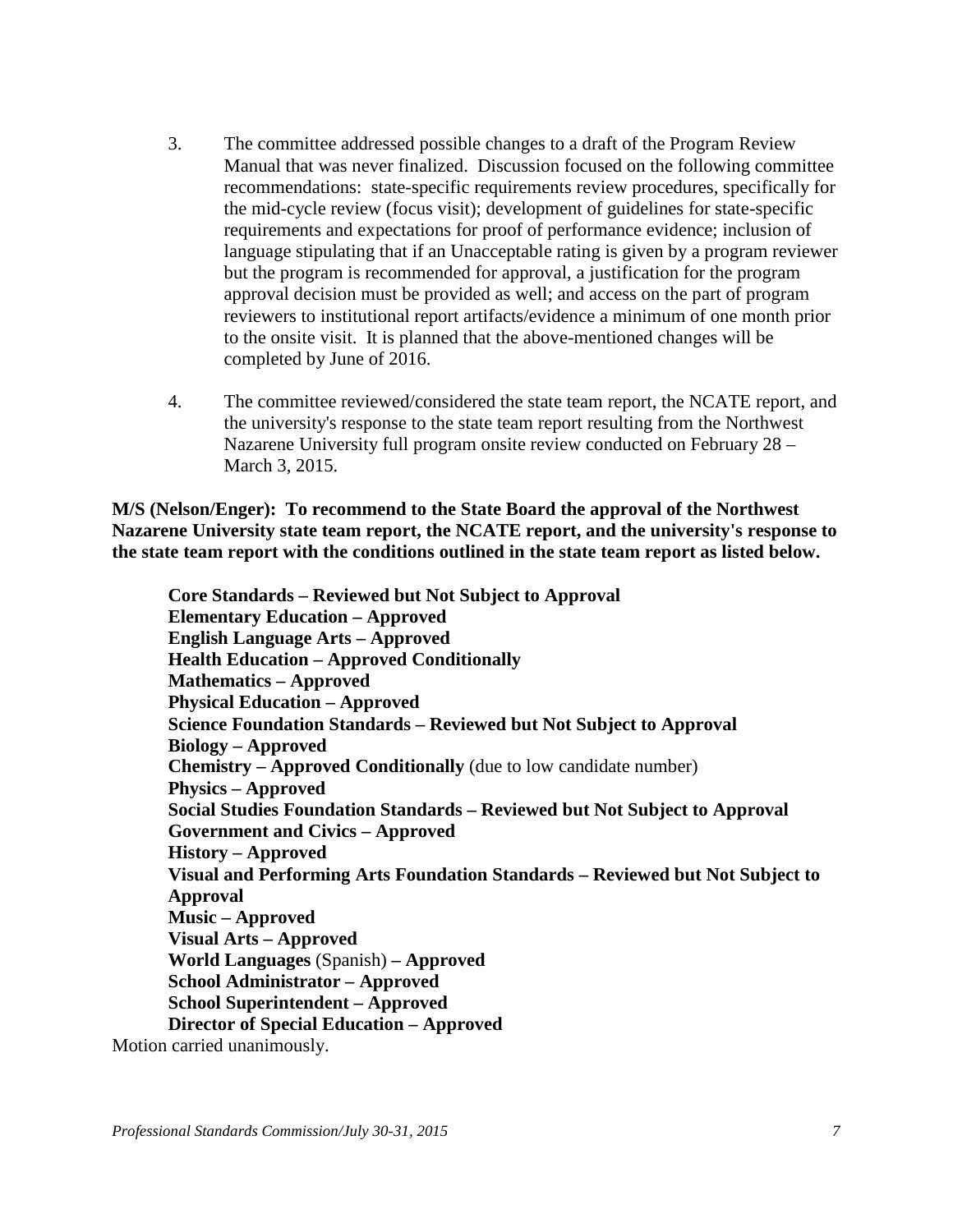The committee asked that a request be sent from the Standards Committee to the state team chair and the content reviewer for World Languages for rationale of approval status.

5. Upcoming program reviews are as follows:

Idaho State University – September 19-22, 2015 (with NCATE legacy standards) University of Idaho – fall of 2015 – focus visit and state-specific requirements review

Boise State University – spring of 2016 (with CAEP standards)

The committee suggested that the University of Idaho focus visit be rescheduled for fall of 2016. By then the proposed revisions to the current Program Review Manual will be completed, there will be detailed information in that manual regarding what is needed for focus visits and state-specific requirements reviews, and the University of Idaho will consequently be better informed and prepared for its own focus visit and meeting state-specific requirements (see page 6, STANDARDS COMMITTEE, item 3).

The revised (complete with mid-cycle reviews) Teacher Preparation Program Approval Review Schedule (2013-2027) will be posted to the Commission website.

**The Commission ACCEPTED the report of the Standards Committee.** Motion carried unanimously.

# **EXECUTIVE COMMITTEE**

Chair Esther Henry reported that the Executive Committee met with Deputy Attorney General Leslie Hayes, Shannon Haas, and Annette Schwab to discuss ethics case information.

**M/S (Chipman/Allred): To move the Executive Committee into Executive Session to review and discuss investigation records exempt from disclosure as prescribed by Idaho Code §67-2345(d).** Motion carried unanimously.

Leslie Hayes reviewed the cases needing Executive Committee decisions.

**M/S (Chipman/Allred): To move the Executive Session of the Executive Committee into Open Session to vote on investigation records exempt from disclosure as prescribed by Idaho Code §67-2345(d).** Motion carried unanimously.

Esther Henry reported that the Executive Committee reviewed 6 cases and found probable cause in all 6 of those cases. Actions taken in the 6 cases included 2 letters of reprimand and 4 fixed suspensions with conditions. There are currently 3 cases awaiting respondent reply; 35 cases requiring deputy attorney general action; 1 case with a hearing scheduled; 2 cases with a filed Administrative Complaint; and 5 cases on hold.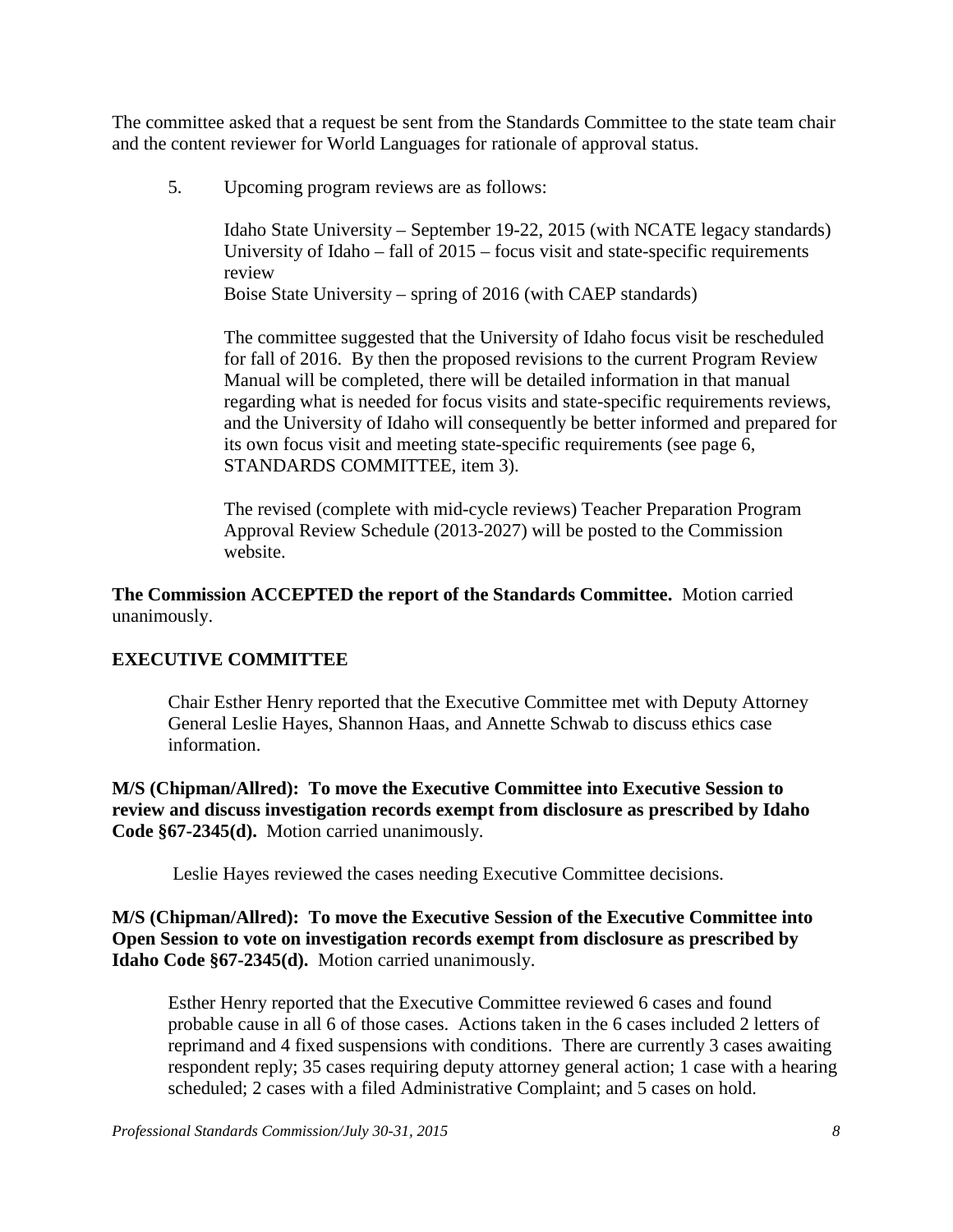The committee discussed terms listed on the certification application and also the possibility of listing ethical violations and Executive Committee case actions on the Commission website. The committee requested that at the October Commission meeting 1) the full Commission discuss listing violations/actions on the website and 2) our deputy attorney general provide clarification to the Executive Committee on the terms "arrest" and "conviction" used on the certification application.

**The Commission ACCEPTED the report of the Executive Committee.** Motion carried unanimously.

#### **LEADERSHIP TEAM**

Esther Henry reported that the Leadership Team met by teleconference on July 15 and welcomed new Commission Administrator Lisa Colón for the first time. Lisa shared that she would be leading the Professional Evaluation Review Committee. The team reviewed the upcoming Commission meeting agenda and the budget. Lisa, along with other Department of Education staff members, will be presenting at the upcoming Idaho Association of School Administrators (IASA) Conference on principal evaluations and also discussing the procedure for requesting, in accordance with IDAPA 33-1210, information on an educator's certification, past job performance, and Commission action. The conference follows a different format this year; there will be a rally on the last day where the Department of Education will be presenting to everyone. A Department of Education handbook is being assembled for new superintendents.

**The Commission ACCEPTED the report of the Leadership Team.** Motion carried unanimously.

#### **NEW BUSINESS**

#### **Commission Procedures Manual Updates**

Annette Schwab reported that this would be done at the October Commission meeting.

#### **Committee Working Plan Updates**

Chair Esther Henry reminded committee chairs to develop committee-recommended revisions to their respective sections of the Commission working plan at the October Commission meeting. Those revisions should align with the actual work that their committees are currently doing.

#### **Possible Speakers/Topics for 2016 Department of Education Prevention Conference**

The Commission discussed possible speakers or topics that they could recommend for inclusion in the 2016 State Prevention Conference. Suggestions included the following: